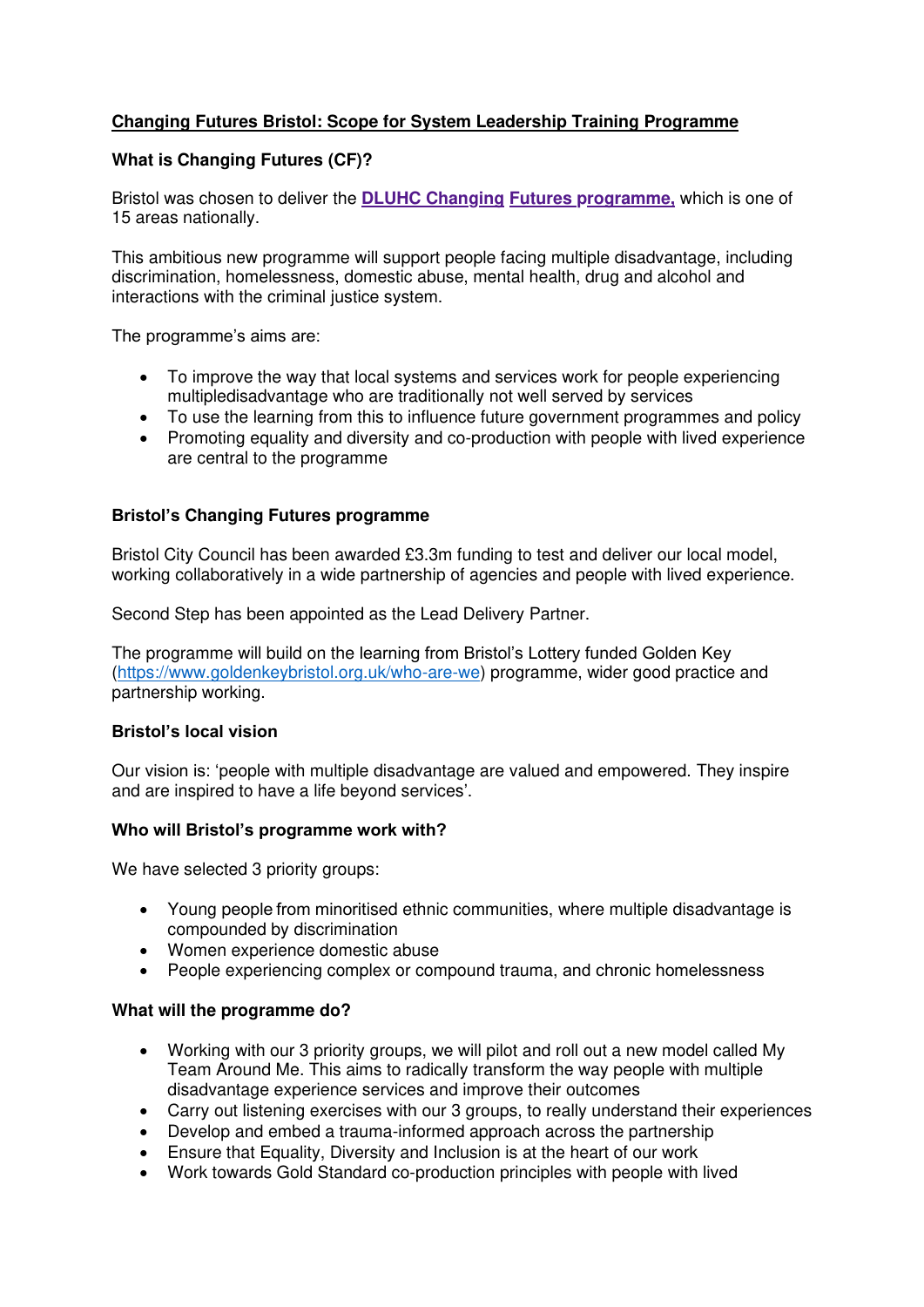experience of multiple disadvantage and develop a Lived Experience Learning Academy. This will involve expanding Independent Futures [\(https://www.goldenkeybristol.org.uk/independent-futures\),](https://www.goldenkeybristol.org.uk/independent-futures),) and building relationships with diverse lived experience groups across the city

- Establish a Learning Hub to share and embed our learning across the partnership, and more widely
- Develop a data system, so we improve collection and use of data
- Be informed by local and national evaluation of the programme
- Lead to a multiple disadvantage strategy, for long-term sustainable change

# **Scope of System Leadership Training**

We want to run a **System Leadership programme** for the first 4-6 months (likely to start late spring/early summer 2022) for the Bristol Changing Futures Programme**.** This will be for all the key personnel in the programme, including those in the governance groups, and those with Lived Experience. The contract will also include some coaching for key personnel.

We will expect that groups of staff and people with lived experience will be formed to address agreed system issues. These groups will work together in an action learning approach with the training provider to test out and develop knowledge and skills in their projects.

# **We are aiming for participants to gain:**

- Good grounding in system thinking
- Understanding of roles as leaders in enabling system change
- Where and how to start system projects
- Factors that enable system change, and what stops system change
- Acquire learning to apply directly into active system change projects/teams underway as part of Changing Futures

# **To include:**

- Three taught half days for a wide group of CF, including Board members, staff, key personnel in the CF family, commissioners and key system players, approximately 70 - 100 people, virtually
- Consultancy to identified CF system change projects as part of the course
- Provide coaching and mentoring to our Programme Director, Senior Delivery Manager and our two System Change roles (who will be responsible for coaching and mentoring the various CF workstreams and groups)
- Reflections on how the course has gone
- Recommendations to the Board about further activities, if required
- Ensure that training content is informed by the local BNSSG NHS Peloton training and is also complementary to any national Changing Futures system change training

# **Course content**

• Grounding in systems thinking/theories, especially when working with complex systems and with an understanding that our client group has multiple disadvantage